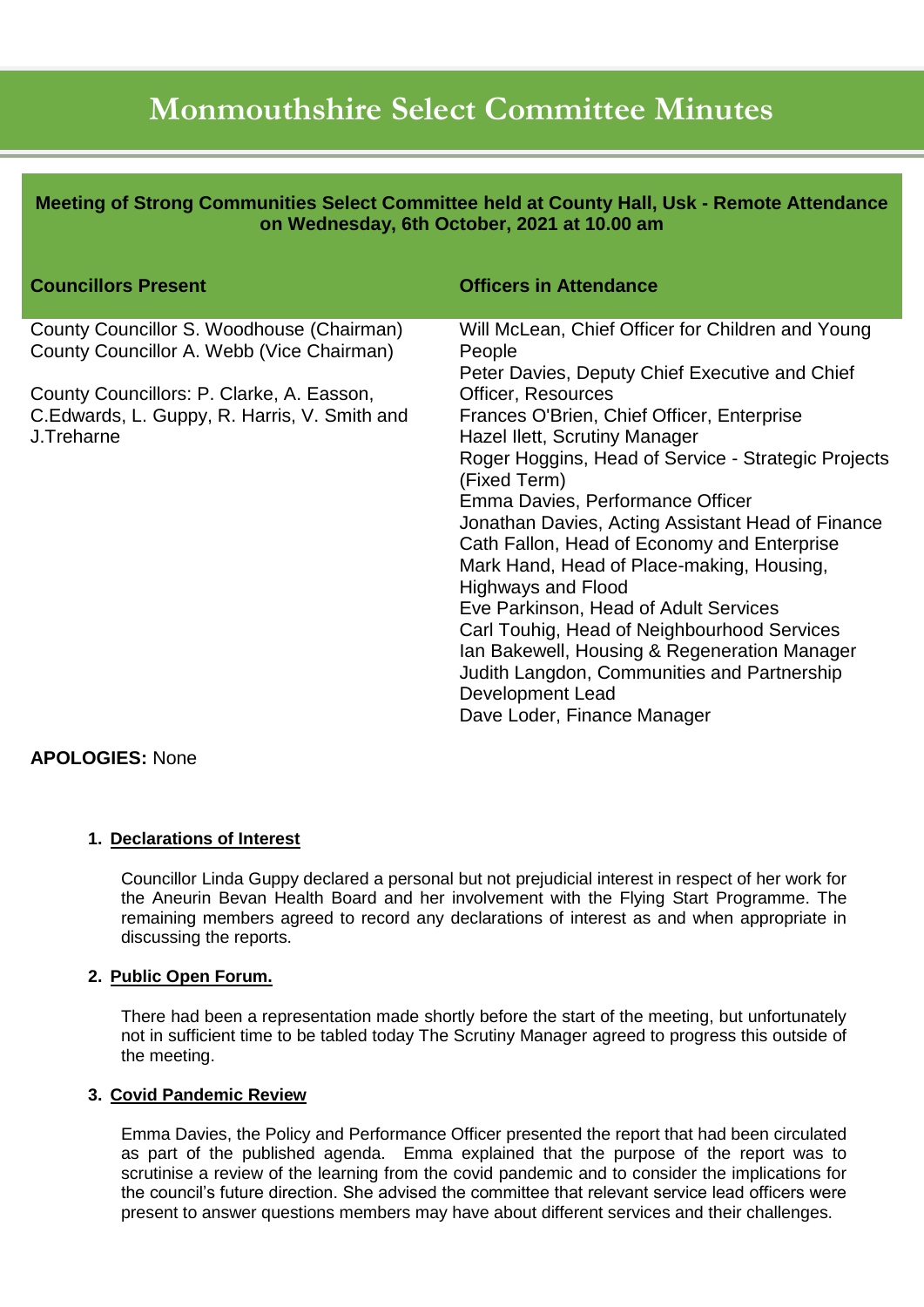

Emma discussed the report's content in detail, referring to the 'plans on a page' that had directed the council's activity to supporting those most in need, the key objective being to 'preserve life'. She highlighted the significant adjustments to education and the provision of distance learning, the efforts to ensure business were supported through grants, the establishment of the Track, Trace and Protect Team within Public Protection and the council's coordination of the volunteering activity and community support for residents. She also discussed how the council had adapted during the pandemic and how some of these new ways of providing services will be continued, examples being the scheduling of bookable visits to Household Waste and Recycling Centres, the 'Request and Collect' library services and remote electronic meetings for the council's governance and political decision-making process. The pandemic had drawn sharp focus on the need for Active Travel methods, such as walking and cycling and the council was responding to this.

Emma drew members attention to ongoing challenges such as the shortage of 'Heavy Goods Vehicle' (/HVG) drivers, staff shortages in the social care sector and the increase in price of construction supplies. The Cabinet would be considering an updated version of the plan on a page in December which would take account of the current position.

Emma concluded by inviting the committee to consider the council's progress over the 18 months against the strategic aims outlined in the various plans and ask questions of chief officers.

Member Challenge:

The chair thanked Emma for her presentation of the report and offered thanks to all staff for their work during challenging and unprecedented times. She invited questions from the committee:

• The Council supports volunteers through the Community Leadership Programme, but how can we maintain the enthusiasm that we have witnessed, outside of the pandemic?

Judith Langdon ~ The response was on a scale that we had never seen before and we really want to capitalise on this and sustain it. We've been considering how best to support it, for example, our Wellbeing Links Team works with the most vulnerable people in society, where cases are not straightforward, but the energy and excitement that people felt in doing something for their communities needs to be capitalised on as a significant resource. We have established Community Support Networks to put in place the structure to allow people to come together with ideas. We're also doing community development work, so for example, there may be an initiative such as community fridges which could work well elsewhere, so we sow the seed in other areas to see if there is interest. To answer your question, harnessing the enthusiasm of volunteers is a key focus for us to as the potential is enormous.

• How do senior officers present feel staff have dealt with the challenges faced? The Chief Executive provided very immense support to staff but I'm wondering whether we are in a better position to respond to future challenges faced?

Peter Davies ~ This is a very pertinent question. Most public bodies have had to respond to a huge strain on their services and councils particularly We responded immediately to the pandemic by establishing new services like Track Trace and Protect. I think we had a strong culture with solid values and a robust workforce at the start of the pandemic and that helps when you have to respond to an emergency situation. Our workforce reacted very responsively, staff volunteering to work in different services. Service delivery was not normal and no single service was left unaffected. Officer workers transitioned into home working, which wasn't a difficult transition for us as we already had flexible working arrangements in place, but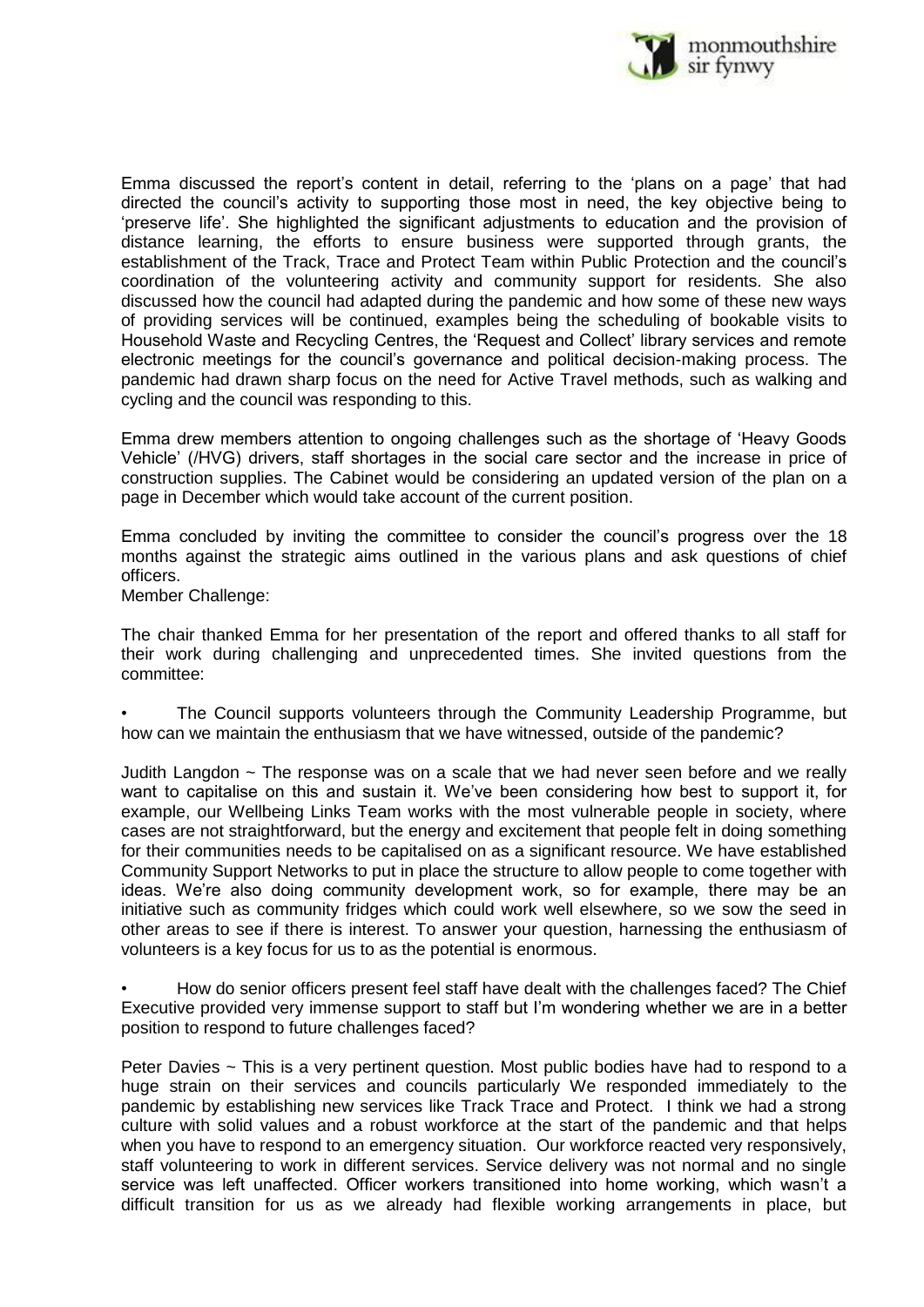

operational services would have faced the most challenge. We have a duty of care to staff and that has been at the forefront of our organisation, to ensure people felt supported during an incredibly challenging period. We must acknowledge that we are not yet post-pandemic and we continue to face immense challenge, both covid and Brexit related, with shortages in social care sector staffing, immense pressure on NHS services, particularly Ambulance services and we expect a tough few months through the winter period. I think to answer the question, goodwill amongst our staff has always been in abundance, but we know we cannot exhaust this.

Frances O'Brien ~ I was phenomenally impressed with how everyone stepped up to respond to the pandemic and this was evidenced in our continuations to provide all of our core services, when some other councils couldn't. Staff redeployed into different roles to ensure vital services such as the community meals service and waste services could continue and I want to everyone for this, as sometimes the message can be lost in the height of an emergency situation. Normally, emergencies are experienced over shorter periods, but this has been relentless and we will continue to see the effects on our colleagues.

Will Mclean ~ For schools' staff, it was very difficult period in which staff responded by changing the way we have provided education for decades, through implementing innovative distance learning approaches. There was the immediacy of having to establish childcare hubs for keyworker children which were open over the weekend between 8am and 6pm, so beyond normal hours and in providing that, we had to work with school meal suppliers to ensure children had free school meals, so there was incredible commitment form the sect which led us to achieve this and everyone responded really well, led by headteacher and the whole school system seemed to come together, a real team effort. We still have the challenges of covid cases and children needing to isolate. Staff are being very flexible at the moment to respond to any changes that may occur.

• Are there any areas where we are really struggling, areas members may not be aware of?

Frances O'Brien  $\sim$  I would like to highlight that the increased demand for services has been phenomenal as we progressed through the pandemic. We saw an initial drop at the start of the pandemic, but we have seen a significant upturn in demand for services, a few examples being the number of Freedom of Information Requests we are receiving, complaints which are becoming stage 2 complaints and this has been putting significant additional pressure on services, in terms of responding to the incoming correspondence. I'd like to invite Mark to explain what's happening in the planning and highways arena.

Mark Hand  $\sim$  We have seen a significant increase in customer contact as we've progressed through the pandemic. Our workforce is quite young, so the challenges of home schooling and remote working had affects on the team. The construction industry wasn't deeply affected after the initial blip in the first lockdown, so planning services and development control services haven't been greatly affected in terms of their volume, but they had to change working practices by having virtual site visits and we've now recruited to some additional posts. In terms of highways, the reopening town centres was a piece of work that was significant and in addition to the day job, particularly when some staff were being redeployed. We are now working toward our plans for the future, but I'd like to offer a public thanks to our teams and to members for their ongoing support and patience.

• In your discussions you invariably have with colleagues in other authorities, is there any learning that you feel we can take on board?

Peter Davies  $\sim$  Taking us back to the start of the pandemic, we worked very closely with partners and stakeholder on civil contingencies and emergency planning. The ongoing and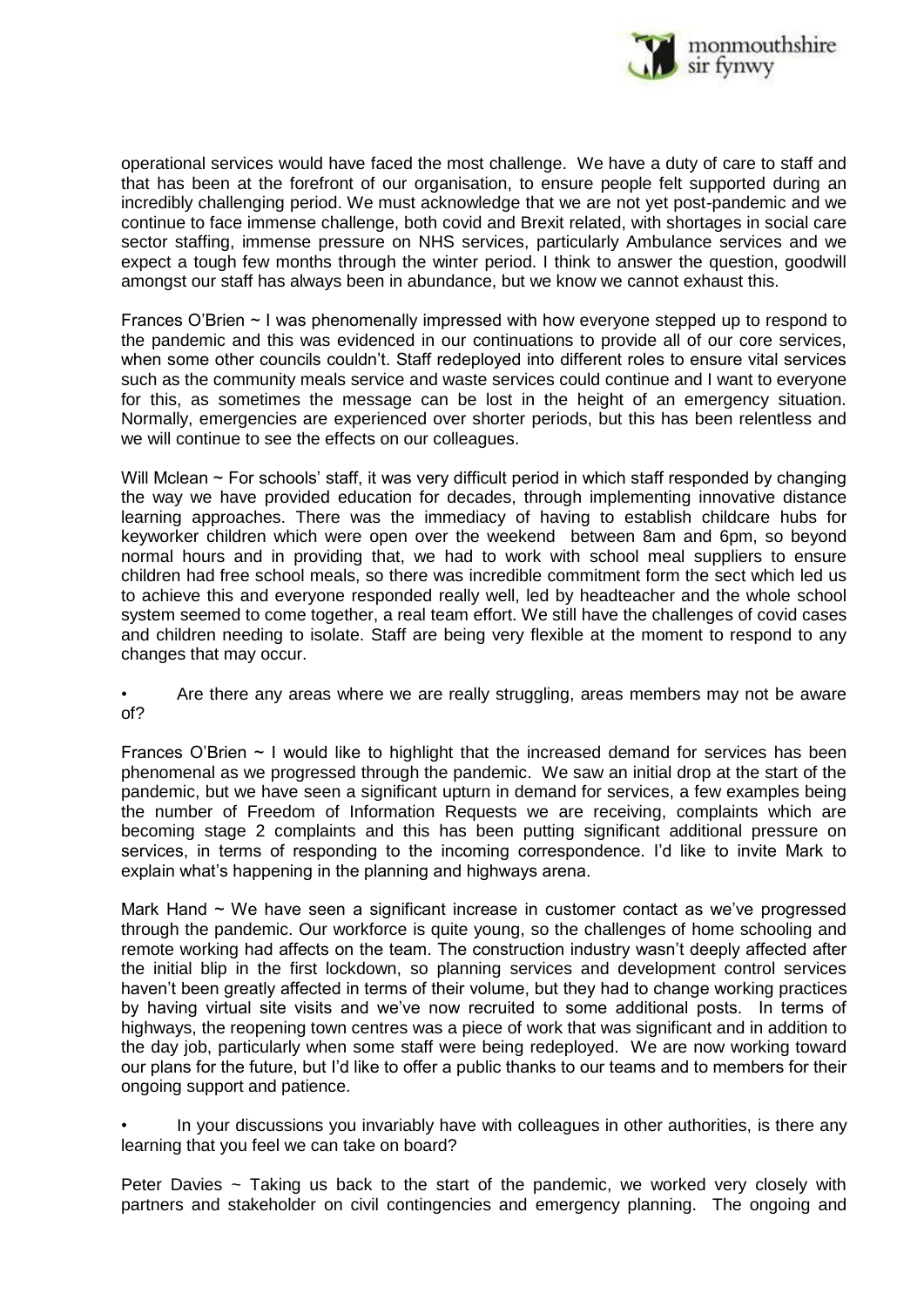

very effective communication of our Chief Executive and our role on the Gwent Strategic Emergency Coordinating Group enabled us to capture some of the lessons in real time. There's also continued discussion with the Welsh Local Government Association and Welsh Government and other networks so there's lots of information sharing and Frances and Will have highlighted some examples of our learning. There isn't a desire to rush to a new normal in our council, we're evolving our approach as we progress, taking on board views from staff, particularly in terms of the future use of our office space, but we have very open lines off comms with other councils. In the first question we referred to volunteering and the good social capital we witnessed at the outset of the pandemic and there is clear value in maintaining these networks and capitalising on the lessons we have learnt, so we don't just move back to doing things how we did previously but continue to adapt.

Will Mclean ~ We were working closely with directors of education across Wales and Welsh Government and as the five former Gwent councils because we needed to understand what was possible within the parameters of legislation, such as childcare hubs but also look at how to manage other things like lunchtimes, so it has been a collaborative effort There's such a high level of integration between teachers across different authorities so we've been able to look at common approaches but also build in local flexibility.

Carl Touhig  $\sim$  When we went into the first lockdown, the only service that we didn't provide for 6 weeks was the garden waste collection service. The HWRC's were closed nationally so we worked with Welsh Government to get those opened as soon as possible implementing the booking system, which was clunky at first, but has vastly improved, evidenced by over 160 000 visits since it was implemented. All of the grounds maintenance services and South Wales Trunk Road Agency (SWTRA) staff pulled together to deliver the waste services and this was greatly appreciated by the public. As we are coming out of the pandemic, the pressure for services in increasingly enormously. Staycations inevitably create more rubbish and we have noticed that the public are experiencing more issues within their local environment, whether that is the frequency of grass cutting, issues with street lights, potholes, waste inquiries, so there is increasing pressure on service provision.

Mark Hand  $\sim$  In terms of things that have worked well internally, I'm not sure if members are aware of this, but on a weekly basis, our communications team held a virtual meeting called the Cwtch, which provided staff with an update on covid from either the Chief Executive or another member of the senior leadership team and this offered support and guidance and answered staff's questions. We were an agile working organisation already, so that really helped us. The effectiveness of the Microsoft Teams software and the speed of the rollout enabled us to keep working and an example is how virtual preapplication meetings have been held, preventing travelling by stakeholders and consultants and we will continue with this where possible. Our colleagues in Property Services also enabled staff to work in a safe office environment via a bookable desk system and the opportunity for staff to come into the office and see other people from time to time was very welcome, as was the speed with which this was implemented.

Cath Fallon ~ In response to your question about how we have collaborated, we have referred to our interaction with our communities and how we were able to unleash our social capital in an unprecedented way to work with friends and neighbours to support our most vulnerable people, but we have also developed strong relationships with colleagues in different council services, health and social care being an example. We worked together to triage people to make sure we were giving the right service to the right person. The council also delivered over 6500 grants worth £40 million to Monmouthshire businesses and I want to thank the Business Resilience Forum for their help in identifying business because without their help, we wouldn't have been able to support as many businesses as we did. We had no team in place to do this, we had to establish one quickly and redeploy staff to work in it. We also have worked in close partnership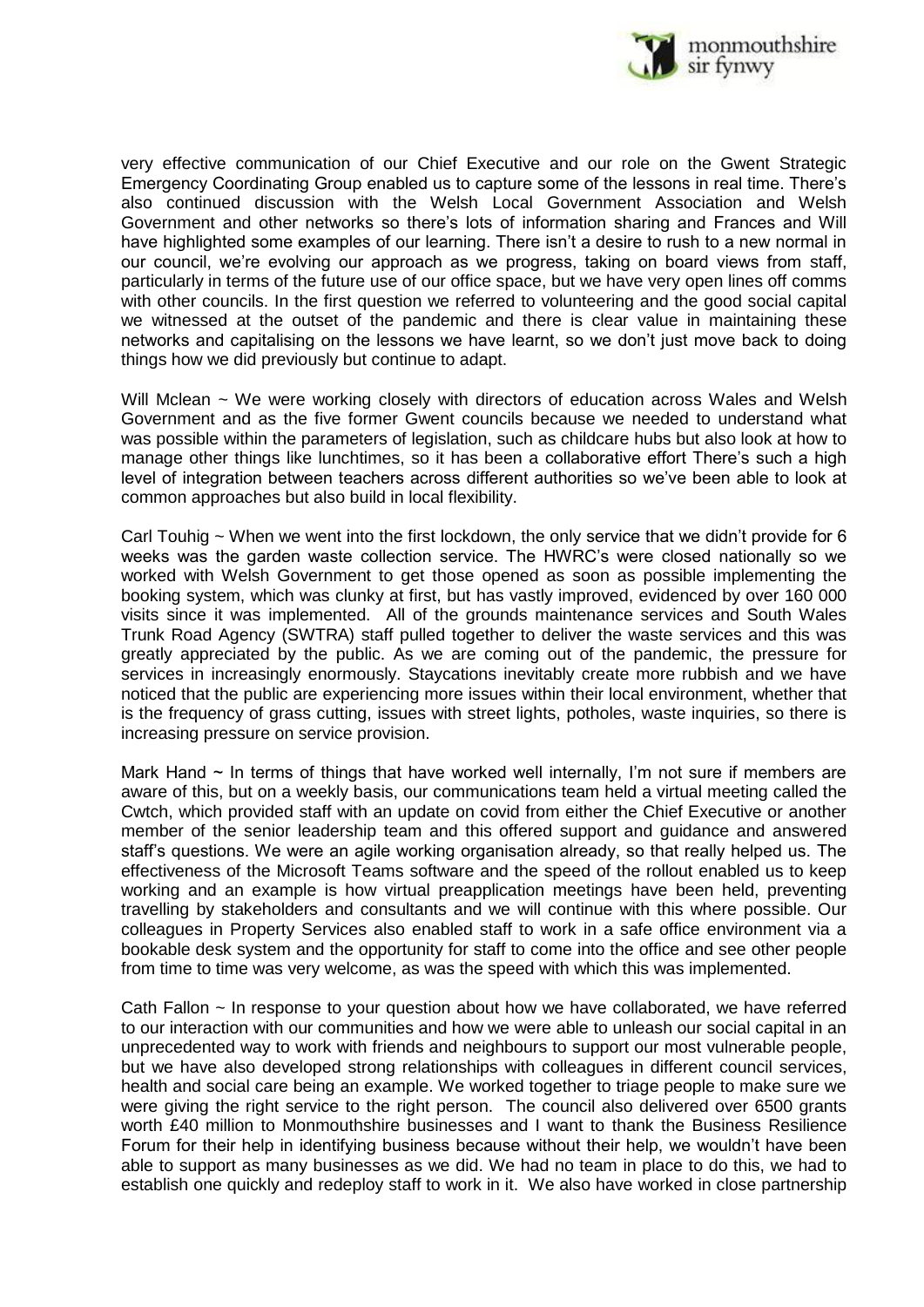

with our Communications Team which was very effective in their shop Local campaigns and their work with our tourism service to encourage people to visit Monmouthshire but do so safely.

Eve Parkinson  $\sim$  We've made significant strides through meetings with the independent sector such as the domiciliary care and the nursing care sector, to share guidance and discuss matters such as Personal Protective Equipment and staff shortages. The meetings have been well attended, but it has highlighted that we need a consolidated partnership, because we cannot look at social care and the health board separately, it needs to be considered holistically. Peter alluded to the pressures and I feel staff have worked phenomenally well, but we didn't acknowledge fully the effect of the lockdowns on our residents and the winter months will continue to present those challenges.

Thanks need to be given to the Chief Executive for his leadership during the pandemic because the challenges and pressures have been relentless. I feel the executive should have been invited to hear first hand of these challenges. I think we need an update report to capture ongoing challenges and to capture things that have worked for the better such as 'no Mow May' and what we will be taking forward as a consequence. For example, walking and cycling became an activity that many people spent more time doing through the pandemic, so are we now going to improve our walking and cycling networks through the Active Travel Plans? Another example, we hear that lots of staff are working from home, so will we still be expanding the carpark? I have several other questions, as follows:

What have we done to praise staff and what are we doing to support staff who are exhausted? Have shielding staff returned? Some staff will have retired during this time or changed roles so are we filling these vacancies?

Eve Parkinson  $\sim$  In terms of thanking staff and raising staff morale, we have done lots of informal things on a local perspective ranging from afternoon teas, walking meetings and more formally, we have sent every social care colleague a personalised card in the post to thank them for all their work, recognising that not all staff have access to emails. We also had our own digital Cwtch coordinated at different times of the day to enable everyone the opportunity to join. In terms of vacancies in the sector, it's very challenging, and we are recruiting continuously, currently working on a deficit of 1200 care hours a week, with the independent sector facing similar challenges. In terms of PPE, we initially faced a number of challenges but I don't think we've had significant issues more recently.

Will Mclean ~ We all saw quite quickly that staff needed some support. Expectations from staff were very high and the normal time to plan was simply not there. To think you could implement remote learning in just a few weeks would usually take about 2 years to introduce, not a matter of weeks. The headteachers were able to access a former headteacher for guidance and support, a professional who could offer them support, over and above the usual routes. We met frequently with trade unions to discuss the many concerns during the pandemic. We had some extremely clinically vulnerable staff and we had to work closely with schools and our Human Resources Teams to support them. We've talked about culture and values today but the 'public service' value was very evident in our council.

Cath Fallon ~ The enterprise directorate has similarly thanked all of its staff and not forgotten those who don't access email, sending Christmas cards and as soon as permitted, we arranged team walks and informal opportunities for people to meet outdoors safely, recognising that home working can be socially isolating.

Carl Touhig ~ I personally addressed and sent cards to over 300 staff and I try to thank my staff as often as possible how grateful I am, but 18 months of pressure is building and when we miss a waste collection, please be patient. If the narrative could be changed to celebrating what we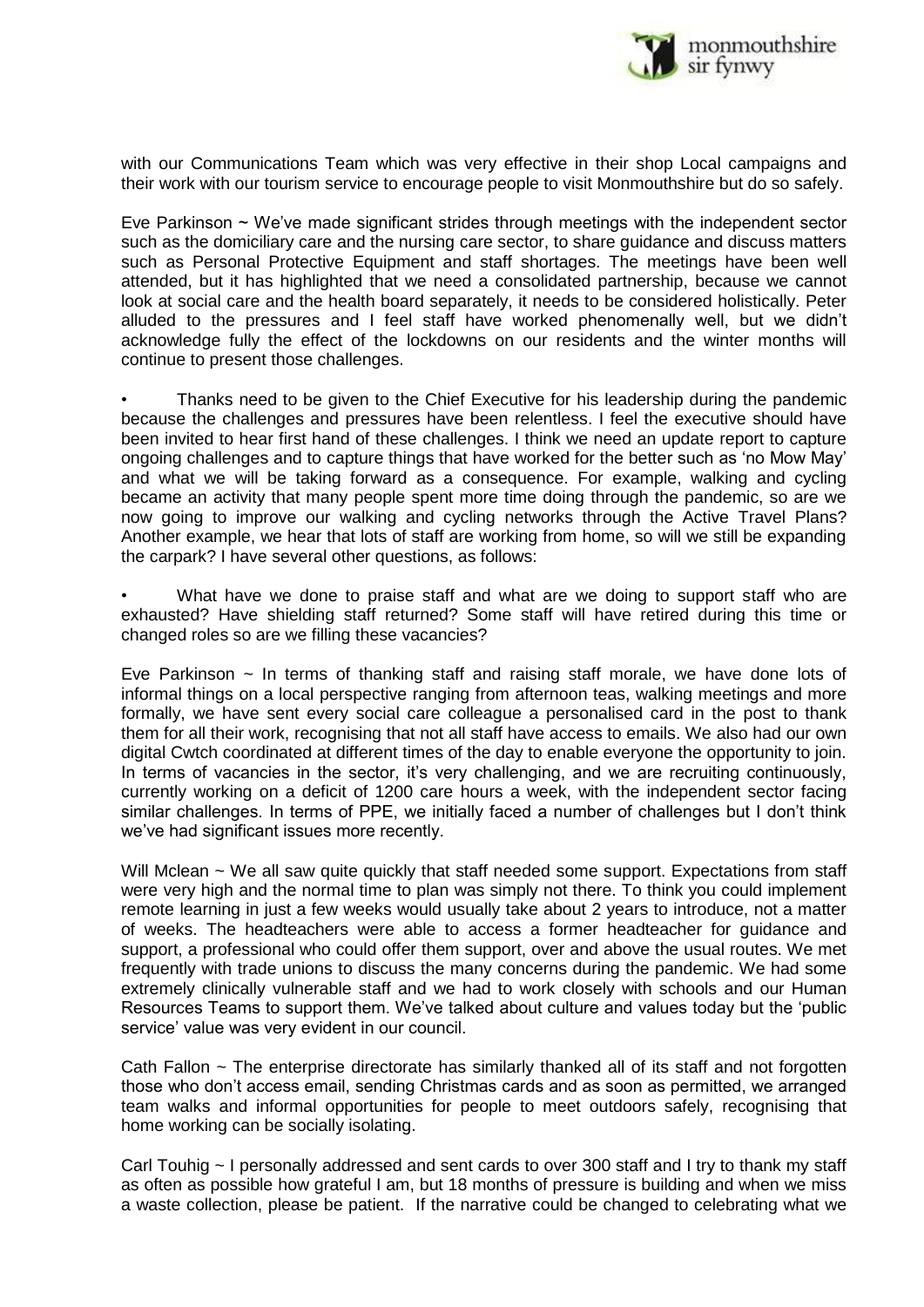

are doing rather than comparing us to our pre-pandemic service level, that would be very helpful.

• What will we be doing to support homelessness going forward?

Ian Bakewell ~ We have a real shortage of accommodation for the homeless. We are leaving no stone unturned as we have over 160 households waiting for permanent accommodation, some of whom will be in bed and breakfast accommodation. If we can get our prevention services right, it will stop the need for homelessness, so we are really focussing on this now and we have invested in more staff working on homeless prevention than pre-pandemic.

In terms of actions, we are working with housing association partners to maximise existing stock and we are looking at how we can use social housing differently, so asking the housing associations to offer more shared housing and more targeted groups such as 1 bed accommodation. Housing associations are buying more stock and we are trying to bring empty properties back into use as homes, not as simply accommodation.

We have long standing practice of engaging private landlords through the Monmouthshire Lettings Service to entice them into the sector and we now have a dedicated Monmouthshire Lettings Officer. Linked to private sector, we are making a concerted effort to survey retail businesses to gauge opportunities above retail and housing associations are keen to take on these, but we need to acknowledge these properties can present obstacles in terms of fire regulations, access, construction standards, space requirements. We will be presenting the Empty Homes Strategy to Adults Select Committee in November. We are also starting to have new conversations about the council purchasing properties and whether it would be feasible to start a development company to build properties, but these are not easy areas to take forward, yet we are giving them serious consideration.

Finally, we are also talking to voluntary agencies such as a church organisation who is willing to purchase a property for us to access, so although these are relatively small initiatives, we hope together, they can make some inroad into the problem of a lack of accommodation.

The report is very comprehensive. My question relates to how we transition virtually overnight into an emergency responder. For example, in March 2020, we experienced severe flooding. How did we translate to being an active emergency responder and how smooth was that? I would like

Mark Hand  $\sim$  It's a good question. We entered the pandemic having just come out of another emergency situation. The pandemic didn't directly or significantly affect the flooding work, which continues, but it did compound it. We were able to access some bed and breakfast accommodation and we were able to deliver the sandbags but we had to do some things slightly differently. I just want to reassure members that work is ongoing  $\sim$  we have to update the Local Flood Risk Management Plan and we need to complete and publish the Section 19 Local Flood Reports and we are arranging some meetings particularly for Magor and Caldicot where there were some significant flooding issues. A new National Flood Plan Policy has been issued, which we are working through in conjunction with climate plans and our new Local Development Plan. We have some scrutiny workshops on highway matters and we'd like to schedule one on flooding.

• My question related to the ongoing challenges highlighted in paragraph 3.8 of the report  $\sim$  challenges such as HGV driver shortages. How many vacant posts do we have and has any research been done on why we can't attract and retain them?

Carl Touhig  $\sim$  We have a small shortage across front line services, but we are recruiting 6 drivers in waste services. The reasons are many; Covid, Brexit, supply chain issues and the fact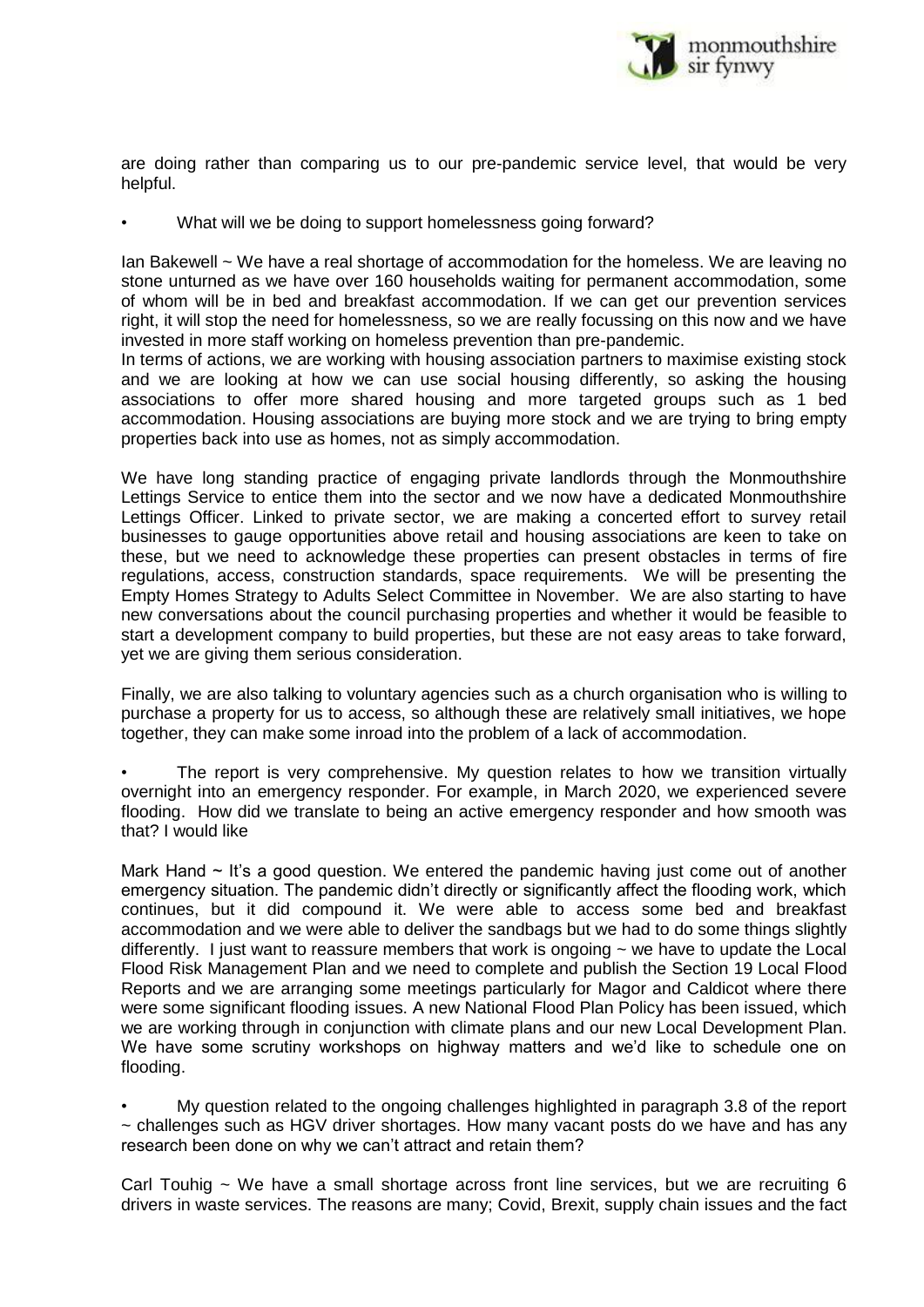

that it is difficult for the public sector to compete with the private sector, given the recent hike in salaries by supermarkets and Amazon. We are seeing difficulties with staff shortages across the board, not just in respect of HGV drivers. When the public see a missed waste collection, that's when the issues are under the spotlight.

• Has the Afghanistan crisis put additional pressure on our homelessness situation and how many Afghans have we housed?

We have made a commitment to support housing Afghans, but I don't think it has caused an extra pressure on our homelessness situation. I'm aware that 3 properties were put forward by housing associations, but I don't believe these have been taken up at this point. Those properties would have most likely not have been allocated for homelessness. We have put out an appeal to ask private landlords and property owners to help house Afghans and the response was very positive, so that provides us with another avenue of people we can engage with on provision for homelessness.

#### Chair's Conclusion:

The report provided by Emma was very comprehensive which allowed us to question so many areas. It has been highly beneficial to have the relevant Chief Officers and service leads here today to answer our questioning has covered a wide range of services. I hope this session has been as useful to officers in terms of standing back and reflecting on the learning as it has been to the scrutiny committee. We must recognise the tremendous efforts that have been made by all staff, but also to capture the learning that we can take forward.

We've considered the response and the lessons learnt and we acknowledge the challenges were significant. Today we have held officers to account but we also offer our thanks to all officers and we want to offer you our ongoing support. You have kept us informed every step of this journey and we truly thank you for that as we have been able to better support our residents. We would like the Cabinet to also consider this report and our record of this meeting to have the benefit of the insight that has been given to this committee this morning.

## **4. Budget Monitoring - Month 2**

There are many links between this report and some of the discussions held so far. I apologise that you are receiving this report that presents the position in Month 2 in May, considered by Cabinet in late July but due to officer shortages and the summer break of meetings, it has not been possible to bring this to you any earlier but hopefully I can provide you with an updated position, particularly in respect of the Welsh Government Hardship Fund. I'd also like to apologise for an error in terms of the appendix on page 33 of the agenda which provides the full council position rather than the areas in your remit, but we will focus on these.

The overall forecast deficit on the revenue account is presented on page 23 of the agenda and reports a £9.02m deficit, but I feel it's important to explain this and explain which relate to our core service delivery and which relate to effects of the covid pandemic. The distinction is important because we have accounted from them in the hope of recouping some of the costs and lost income from the Welsh Government Hardship Fund. At the point this report was written, we weren't aware what monies we might receive, but we have now learnt that Welsh Government is continuing the fund through to March 2022, but there will be a tapering off of funding which need to be factored in.

The core focus for the finance team is detailed on Page 26 of the pack, highlighting the core service delivery deficit £2.5 million, which mainly comprises pressures associated with children's services demand and similarly in adult services, largely due to the need to recruit additional staff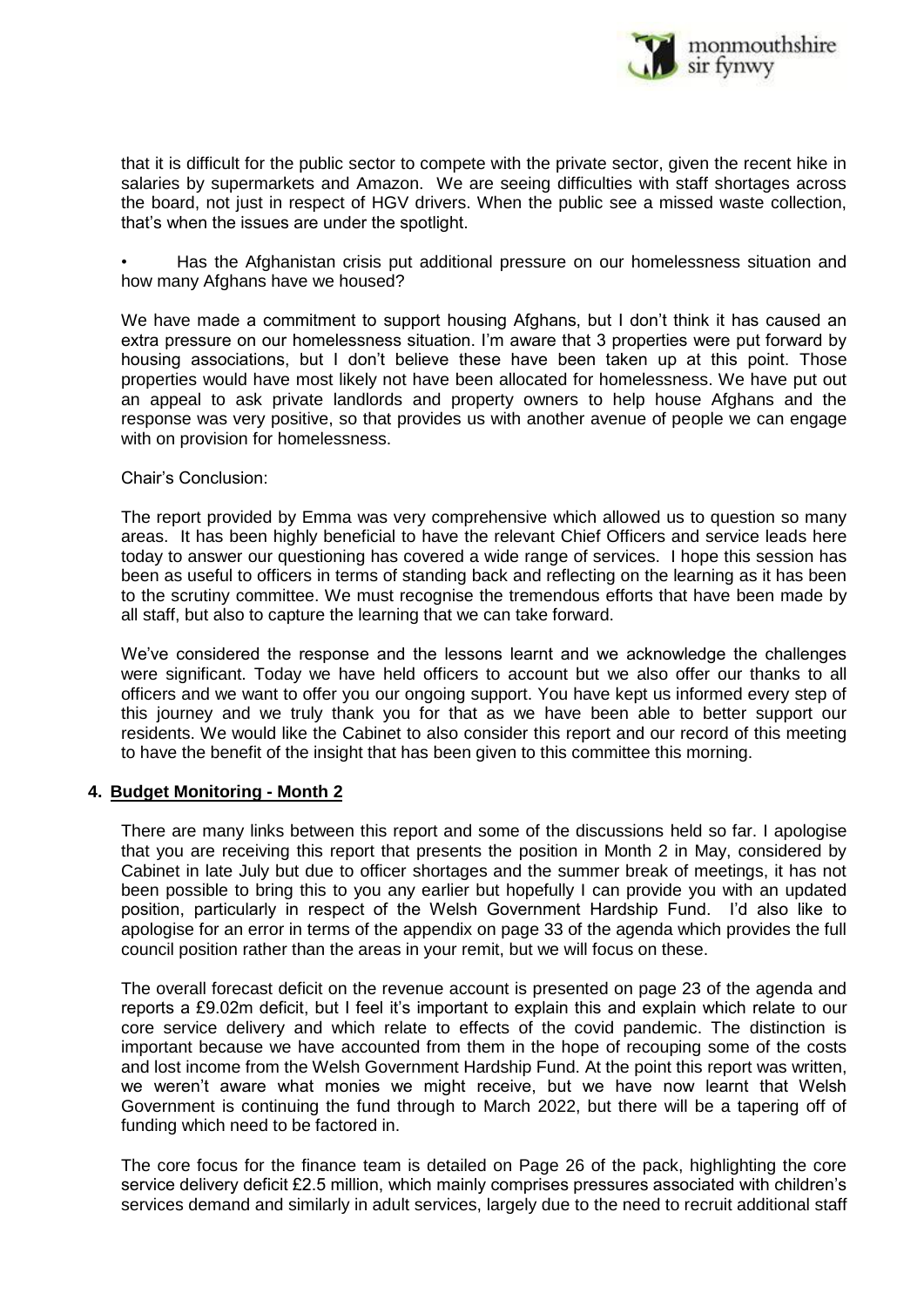

to meet increased demand. Fleet maintenance pressures are affecting the Passenger Transport Service budget and there are increased costs associated with complex additional learning needs cases. Also there are costs associated with Landlord Services, due to the need to meet income targets. It's important to note that pressures are supported by the collection of income tax and capital expenditure, through capital receipts. It's not a sustainable way forward and we will need to consider this in the medium term financial plan.

In terms of services that fall under the remit of this committee, the forecast overspend is 2.6m but some of this is covid related and can be recouped and offset by Welsh Government funding. We do have some non-covid related overspends which need to be carefully managed by budget recovery plans. The officer talked members through each of the overspends in turn which were displayed on the screen.

The officer also presented the capital position, highlighting that the assumed break-even budget at month 2 is susceptible to change due to price increases across many areas and a fuller position will be presented at month 6. The chair thanked the two finance officers for their presentation of the report and invited questions from the committee.

#### Member Challenge

• A lot of the figures seem to be not achieved due to covid. In terms of car parks for example, I thought these were cost neutral, so how would the loss of use due to covid affect that budget?

With some services, we are budgeted to meet certain targets, so for example, school meals being served differently means take up of these will have affected the bottom line and present as a cost pressure. Car parking costs are used to offset other costs such as road safety and highway costs, so this did affect the budget and present as a pressure. We do need to have a certain level of pay and display parking to hit that income target.

• My question is about waste service provision. Now that social distancing is no longer required, I assume the additional vans required for waste collections services are no longer required.

Yes, you are correct, this cost will be recouped from the Welsh Government and should not affect the future position.

• Are the Civil Parking Enforcement staff back in their normal roles?

Yes, they are, some were shielding, and some were sick, but enforcement should resume now with a full complement of staff and we can report on this at month 6.

• Are we due to receive a grant for car parks or is it amalgamated in the hardship funding? We have a deficit in the car park budget due to income lost but it will be covered by the hardship fund.

The Deputy Chief Executive thanked the finance team for their hard work in trying to balance budgets during unprecedented times. He explained there has been significant reliance on the covid hardship fund and we have been suitably funded by that and without it, the position would have been untenable. We have a few significant risks, firstly in terms of the hardship fund as the money will taper during the last 6 months of funding, so for the current financial year, we are content we can continue to recover income but there is no expectation this fund will continue next year which does present us with risks. We will need to bear in mind that some of these issues won't just fall away. Leisure centres and the need for social distancing affects income